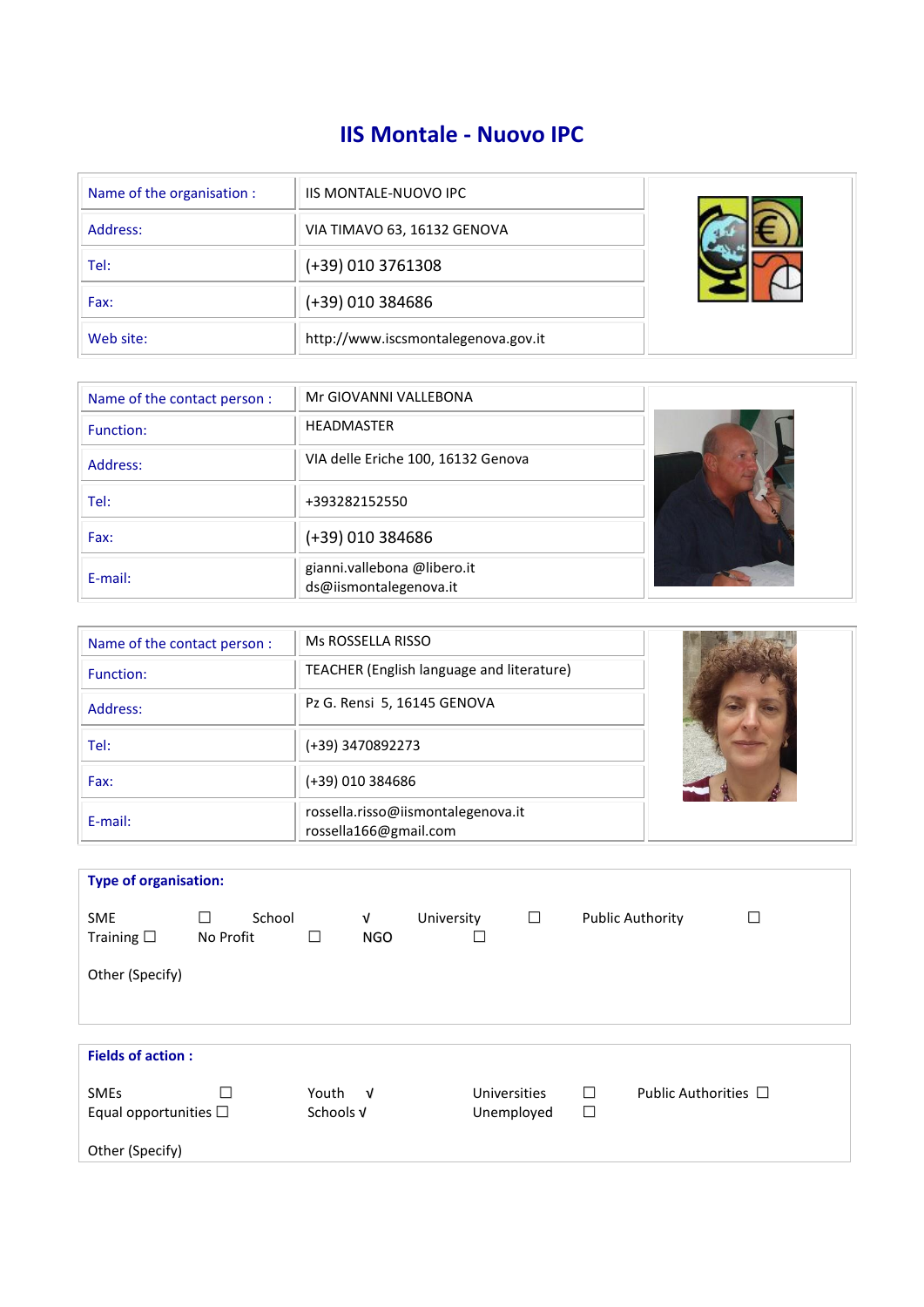## **Description of the organisation**

Istituto Superiore Statale "E. Montale" is a high school in Genova with 1830 students (15% are foreigners) and 174 teachers.

The main Courses concern Economy, Foreign languages and Tourism .

The school organizes stages and training events in cooperation with different companies and it also has a traditional experience both in international exchanges and projects; some important past projects were Comenius, Leonardo da Vinci projects and Transfrontaliero (theatre in Liguria, Sardinia, Corsica and Tuscany). Our school enhances the development of an open mind and supports all the projects which involve international and intercultural experiences. Istituto Superiore Statale "E. Montale" is located in the east side of the city, with pupils from families with different cultural and economic backgrounds.

Our city is Genova, with a beautiful harbor and beautiful beaches, and was declared a UNESCO World Heritage Site. We are about 30 minutes from Portofino and Santa Margherita to the East and about an hour from San Remo to the West. The study of foreign languages is a priority for our city and especially for our school.

**Experience of the organization in previous European projects** 2007 Comenius 2.2.c.course COMP@CTIVE (ES-2006-018) Palma di Majorca (E) 2007 How to create open and safe atmosphere in school? Poland 2011/13 Comenius Project - **"I will be a student"** 2010- 1- PLI-COM06 - 113732 2011 Seminario internazionale del Network Project: "Leaderschip in Education" (study visit) Leon, 19-22 ottobre 2011 2012 Framework of the Pestalozzi Programme "A democratic Europe - Past Present and future" Reykjavik (Iceland) 11-16 aprile 2012 2012 Seminario "Comenius Partnerships helping schools team up across Europe" Brussels (B) 3 e 4 maggio 2012 2012 Visita preparatoria LLP Programme "Comenius Multilateral"Madrid (E) 2012 Visita preparatoria LLP "Comenius"Mersin (Turkey) 2012/14 Comenius "Art and Young People" 2012-1-ES1-COM06-534001 2013/15 Comenius "Ponte tra la generazioni" 2013-1-DE3-COM06-356997 2014/16 Progetto Comenius "**European Youth for the XXIst Century**" 2012-1-ES1-COM06- 53400-3 2014 Per la mobilità in Leonardo da Vinci nell'ambito del LLPTraining session del Progetto "Blue Line" 2013-1-IT1- LEO03-03845 Salonicco (GR) dal 24/4/14 al 02/05/14 2014 /16 Progetto Leonardo "**Tomorrow becomes today**" 2012-1-PL1-LEO04-28187-5 2014/16 Erasmus plus Project "**Innovation, Research and Science at school**" 2014-1-ES01- KA201-003564-3 2015 Programma Operativo Nazionale plurifondo (FSE e FESR) "Per la Scuola – Competenze e ambienti per l'apprendimento", relativo al ciclo di programmazione 2014/2020 cofinanziato con fondi strutturali europei. Genova, 26 maggio 2015 2016/19 Erasmus + "KA2" 2016-1-NL01-KA201-022920: Enquiry based learning at school "**Enquiry based learning skills**" 2016/2018 Erasmus plus Project "**Enterpreneurship through internships**" 2016-1-ES01-KA219- 025673 2 : ENTREPRENEURSHIP AND QUALIFICATION THROUGH INTERNSHIPS 2016 /2019 Erasmus Plus – Project **Robotic over Internet Protocol ROBOIP** (2016-1-TR01- KA202-034130) 2018-2020 Erasmus + "**Parsifal: The legends Researcher**" 2018-1-PL01-KA201-050865

**Experience and Expertise of the organization in the project's subject area**

Scientific subjects are part of the national curriculum and have always been part of our school programmes. The classes of the Technical school and of the vocational school are taught Maths, Physics, Science and Economy and we have many teachers who are willing to take part in European projects involving these subjects. Our school was part of past projects on scientific subjects, such as the Erasmus plus Project "**Innovation, Research and Science at school** and the Erasmus Plus Project **Robotic over Internet Protocol ROBOIP.** All our classes know how to use ICT software and have created some good products as the result of their experiences both at school and during foreign stages, in